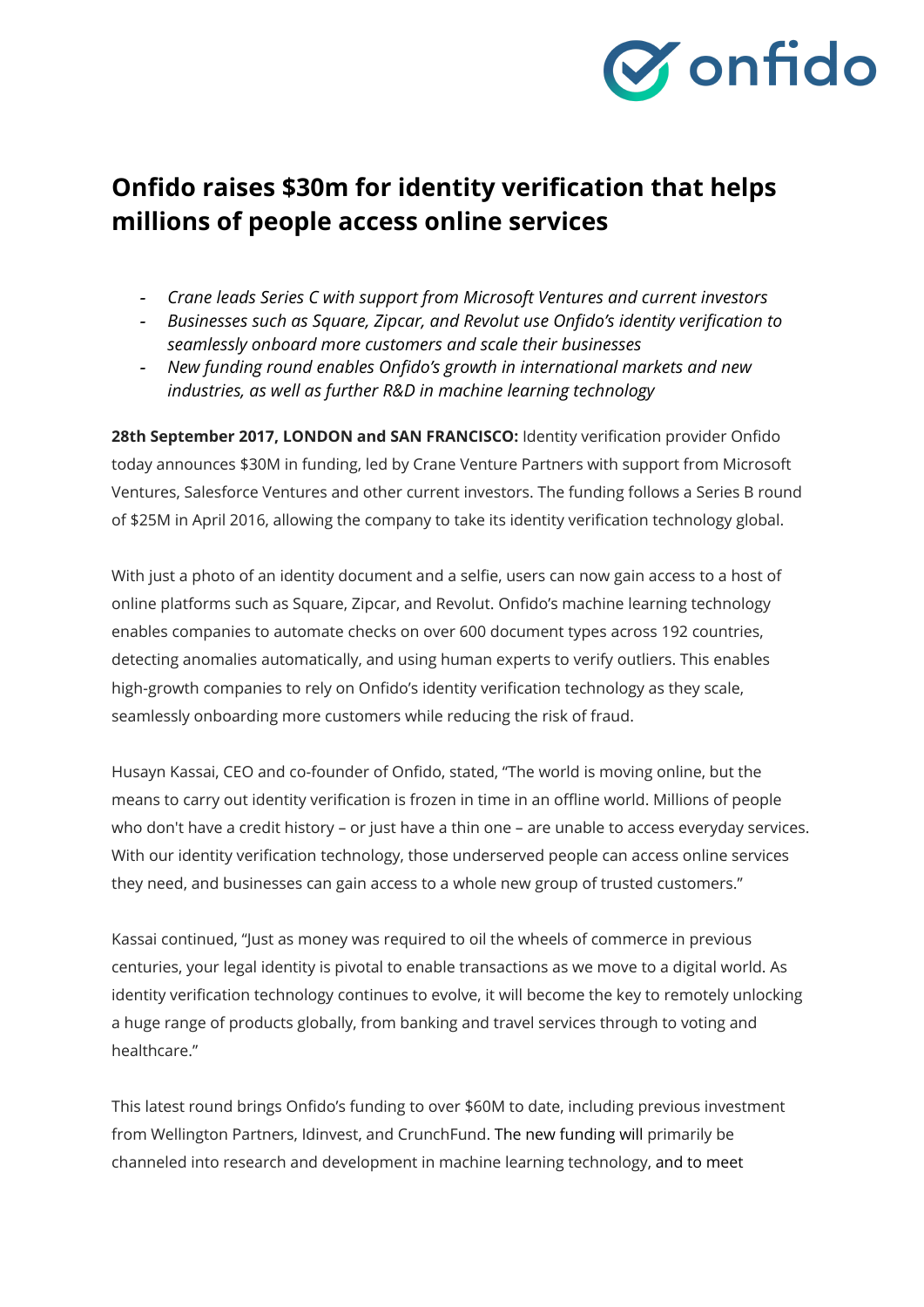

increasing customer demand in the US and other international markets.

Scott Sage, Partner at Crane, explained, "We invest in companies that have an 'unfair advantage' in data. Onfido has proven itself with incredible traction in Europe and strong demand in the US for its identity verification technology today. Onfido has one of the strongest machine learning teams we've come across from all over Europe, and we're excited to see how they continue to combine data, image verification and fraud prevention technologies to enable businesses to scale efficiently and safely."

Onfido, headquartered in London, has offices in San Francisco, New York, Lisbon and New Delhi. Founded in 2012, the identity verification company has grown from 25 to 150 employees in just over 2 years, while growing revenue 5x annually for the past three years.

"Smartphones are pervasive, powerful tools for accelerating the adoption of identity verification processes," said Itxaso del Palacio, investment partner, Microsoft Ventures. "Onfido's reliable and scalable intelligent services are helping millions of unbanked people worldwide access financial services by allowing them to open bank accounts, be verified for a job and more with the touch of a button. We're proud to support its efforts with our investment."

"Salesforce Ventures is committed to investing in technology that extends our intelligent Customer Success Platform and makes our customers even more successful," said John Somorjai, EVP of Corporate Development and Salesforce Ventures, Salesforce. "As a company applying machine learning to identity verification, Onfido is a prime example of the amazing innovation and commitment to customers that we're seeing in the Salesforce ecosystem."

# *About Onfido*

*Onfido builds trust in an online world by helping businesses digitally verify people's identities. Using machine learning technology, Onfido validates a user's identity document and compares it with their facial biometrics. The identity can then be cross-referenced against international credit and watchlist databases. Founded by three entrepreneurs from Oxford University, Onfido has received over \$60m in funding from investors including Microsoft Ventures, Salesforce Ventures and Crane Venture Partners. Onfido carries out checks in 192 countries for global customers including Zipcar, Couchsurfing, Revolut and Square.*

*[www.onfido.com](http://www.onfido.com/) [www.facebook.com/onfido](http://www.facebook.com/onfido) [www.twitter.com/onfido](http://www.twitter.com/onfido)*